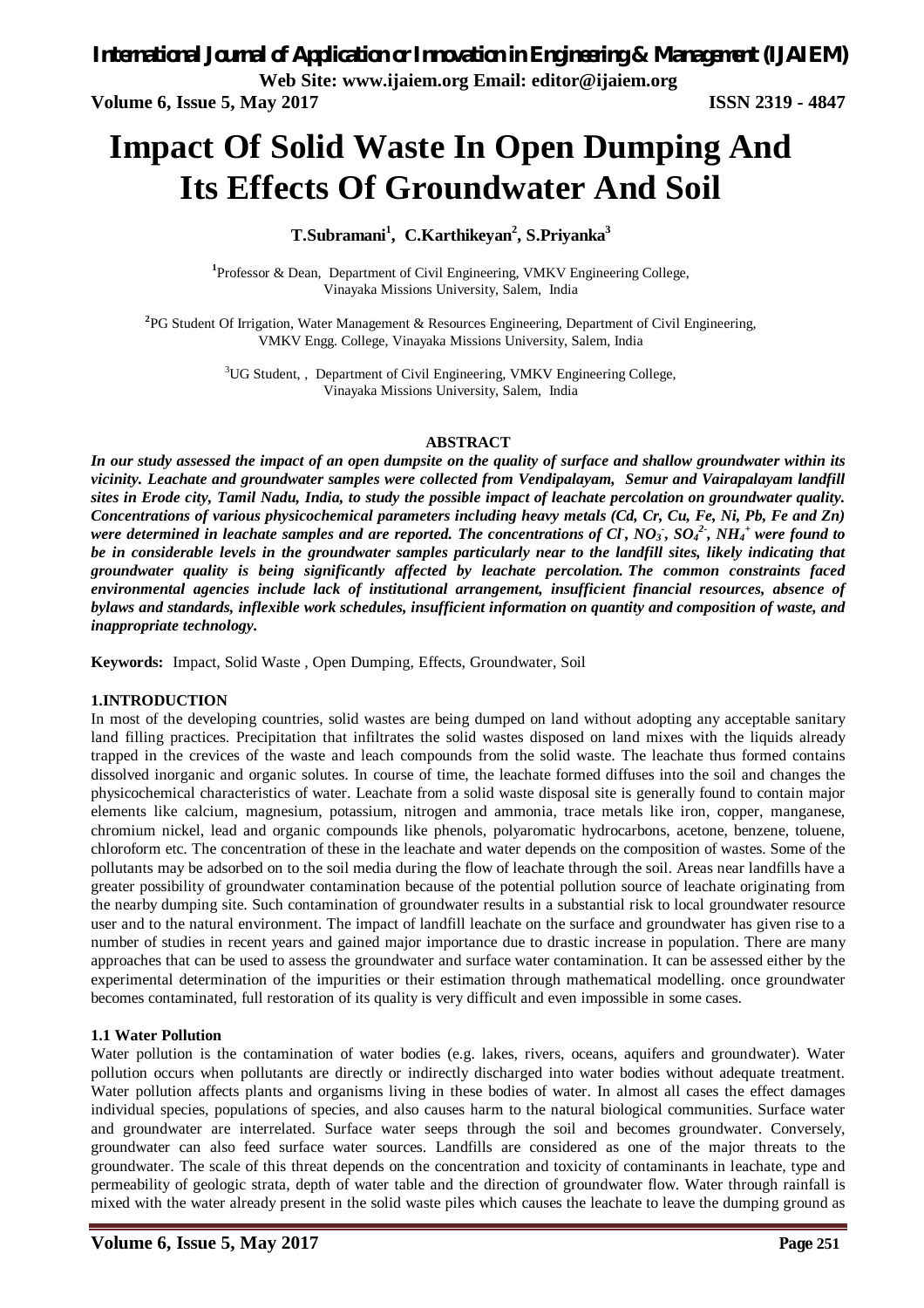### **Volume 6, Issue 5, May 2017 ISSN 2319 - 4847**

infiltration in lateral or vertical directions to find its way into the ground water thereby causing the contamination.Municipal landfill leachate is highly concentrated complex effluent which contains dissolved organic matters; inorganic compounds such as ammonium, calcium, magnesium, sodium, potassium, iron, sulphates, chlorides and heavy metals such as cadmium, chromium, copper, lead, zinc, nickel; and xenobiotic organic substances.

It is therefore necessary to check the quality of ground water at regular time intervals to study the danger of its possible contamination which may cause water-borne diseases to human population. The determination of physical & chemical parameters of water samples which also dictate various other life processes should be taken as an environmentally viable study. Landfills are considered as one of the major threats to the groundwater. The scale of this threat depends on the concentration and toxicity of contaminants in leachate, type and permeability of geologic strata, depth of water table and the direction of groundwater flow. Water through rainfall is mixed with the water already present in the solid waste piles which causes the leachate to leave the dumping ground as infiltration in lateral or vertical directions to find its way into the ground water thereby causing the contamination. Municipal landfill leachate is highly concentrated complex effluent which contains dissolved organic matters; inorganic compounds such as ammonium, calcium, magnesium, sodium, potassium, iron, sulphates, chlorides and heavy metals such as cadmium, chromium, copper, lead, zinc, nickel; and xenobiotic organic substances.

### **1.2 Aim And Objectives**

- Review the concept of water resources management (WRM), the situation of water supply and significance of groundwater resources in the water supply sector of urban areas.
- Review aspects of groundwater quality and the potential for its contamination within the context of sustainability.
- Review the challenges faced by the SWM sector in urban areas of less-developed regions, with more emphasis on leachate generation and its potential for groundwater contamination.
- Analyse the situation of SWM practice in Kano metropolis and assess the locations of SWD sites relative to inhabited areas and groundwater supply sources in the study area.
- Evaluate the physico-chemical characteristics of shallow groundwater sources around SWD sites in urban Areas, with the view of determining possible effects of vertical leachate migration.

## **2.METHODOLOGY**

Figure.1 shows methodology adopted in this study



**Figure.1** Methodology

## **4.STUDY AREA**

Erode city is the head quarters of Erode District, Tamil Nadu, India which sprawls over 120 km<sup>2</sup> and lies between  $11^{\circ}$ 17' N and 11° 23' N latitudes and 77° 40' E and 77° 46' E longitudes (Fig-01). The average altitude of the region is about 172 m above the mean sea level. It is situated at the center of the South Indian Peninsula, about 400 kilometres southwest from the state capital Chennai and on the banks of the rivers Cauvery and Bhavani. It is located on the western bank of the Cauvery River, while its twin city, Pallipalayam, is on the eastern bank of the river. Erode in general is characterized with scanty rainfall and a dry climate. Erode has moderate-dry weather throughout except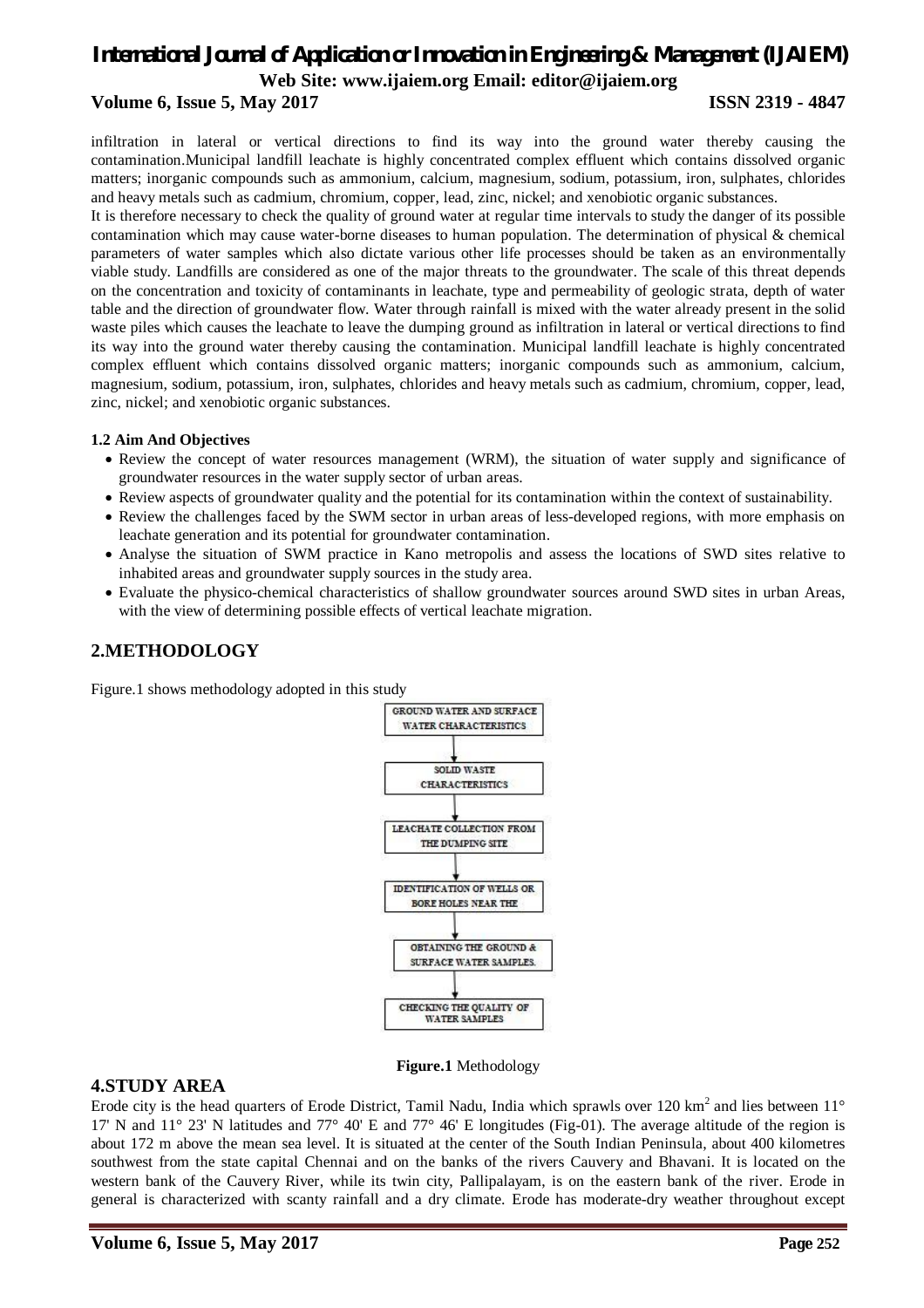## *International Journal of Application or Innovation in Engineering & Management (IJAIEM)* **Web Site: www.ijaiem.org Email: editor@ijaiem.org Volume 6, Issue 5, May 2017 ISSN 2319 - 4847**

during the monsoon seasons. It also experiences heavy rains primarily during the periods of monsoon with an average annual rainfall of 700 mm. The depth of groundwater table in Erode city varies from 1 to 15 m with respect to ground level.Erode city, with a population of over 1,50,000 is estimated to generate about 75 tonnes of garbage daily. The daily per capita generation of solid waste in Erode city ranges from 100 g to 500 g, which depends upon the economic status of the community involved. The important categories of MSW in the city includes waste from household, industries and medical establishments. The solid waste generation rate also varies from 0.66 kg/capita /day to 0.44 kg/capita/day in rural areas.The earliest landfill was started in Erode in 1963 near Vendipalayam at a distance of 1 km from the city centre. Three landfill sites within the city premises are filled and closed. All of them are unlined and non-engineered landfill sites. At present three functioning landfill sites are located at Vendipalayam, Semur and Vairapalayam (Figure.2.) sites are spread over an area of about  $1,12000 \text{ m}^2$ . None of their bases are lined, which may result in continuous groundwater contamination. These sites have not been designed systematically before being used for disposal/dumping of waste. Furthermore, no environmental impact assessment (EIA) has been carried out prior to selection of these sites.



**Figure 2** Study area map showing locations of observation wells and solid waste dump yards

### **3.1 Vendipalayam Landfill Site**

The Vendipalayam landfill site started in the year 1963 is still in use. It spreads over an area of approximately 65000 m<sup>2</sup> and is situated in the eastern part of the city. On an average, 45 T/day of waste is dumped and the waste fill height varies from 12 m to 15 m. It contains about 367 pits. The size of the each pit is  $12 \text{ m} \times 2.5 \text{ m} \times 1.5 \text{ m}$ . It is located at the close proximity of the living communities. The waste dumped at this site mainly includes domestic waste such as kitchen waste, paper, plastic, glass, cardboard and clothes. Construction and demolition waste consisting of sand, bricks and concrete block are also dumped. Further, wastes from the adjacent vegetable market, fish market and slaughterhouse are also dumped here.

The site is a non-engineered and low lying open dump yard which looks like a huge heap of waste up to a height of 12– 15 m. Trucks and separate vehicles from different parts of the city collect and bring the waste to this site and dump in irregular arrangement. The waste is dumped as such without segregation, except the rag pickers who rummage through the garbage and help in segregating it. They generally collect glass material, plastic and metals and sell this to the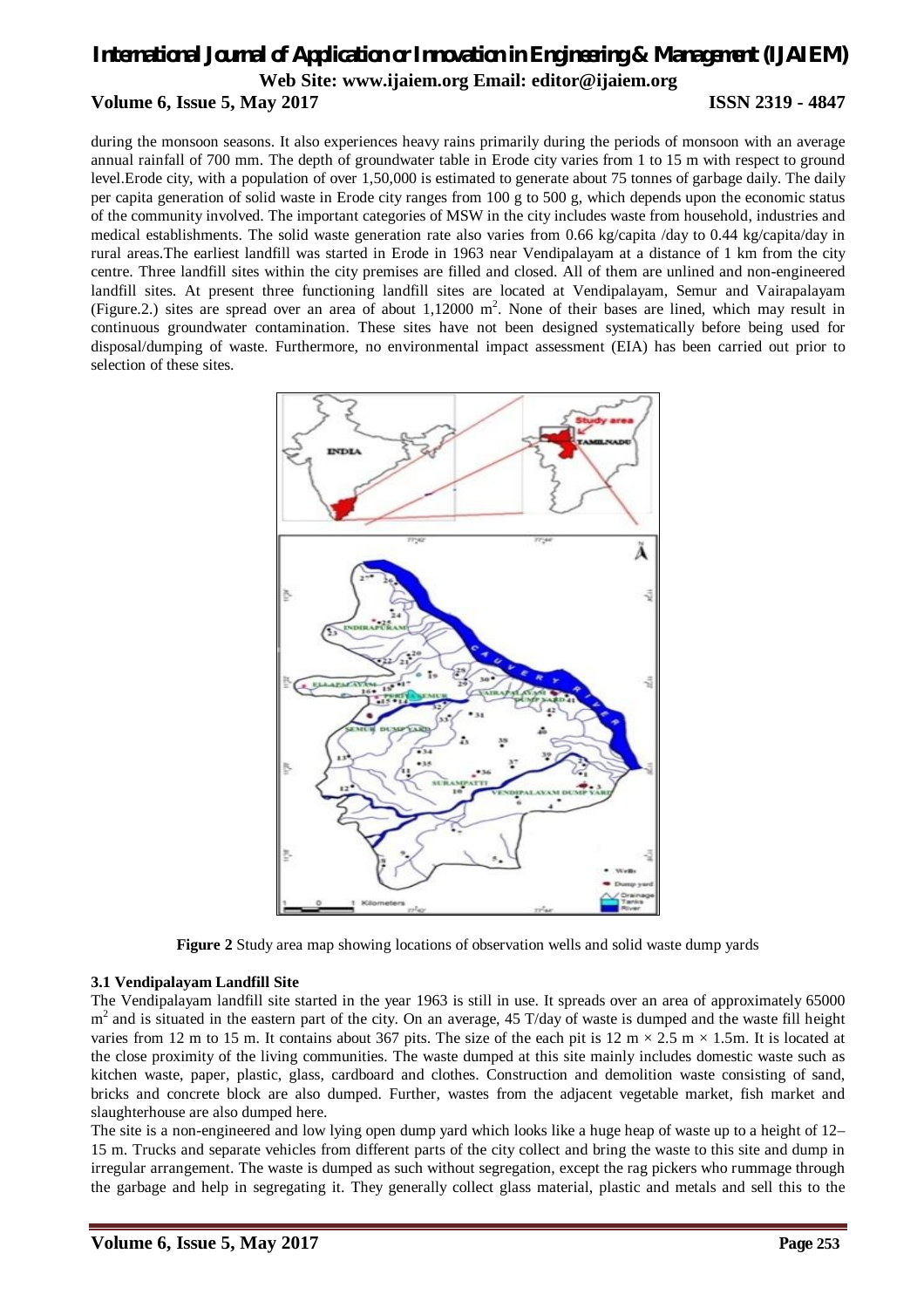### **Volume 6, Issue 5, May 2017 ISSN 2319 - 4847**

recycling units.At this landfill site one bore well is operational, which is used for washing of removal vehicles and maintenance of heavy earth moving equipments.

### **3.2 Semur Landfill Site**

Semur landfill site started in the year 2001, is currently in use. The area of the site is approximately  $32,000$  m<sup>2</sup>. On an average 15 to 20 T/day of wastes are dumped in the site. Mostly the wastes in and around Semur panchayat are dumped at this site. The approximate population contributing wastes to this site is around 55,000. The waste fill height at this site varies from 9 m to 11 m. The waste dumped at Semur site includes kitchen wastes, papers, wood, plastics, cardboard and clothes. Semur landfill site is also a non-engineered open dumping site, which causes various problems to the living community near the site. Trucks from various parts of the Semur municipality collect the waste materials and dump it at the site without any regular arrangement. Semur is located within the corporation limit at a distance of 7 km from the Erode city center.(Table.1)

### **3.3 Vairapalayam Landfill Site**

| <b>Parameters</b> | <b>Concentrations at</b><br>Vendipalayam<br>landfill site | <b>Concentrations</b><br>at Semur<br>10000000000000<br>landfill site | <b>Concentrations</b><br>at<br>Vairapalayam<br>landfill site |
|-------------------|-----------------------------------------------------------|----------------------------------------------------------------------|--------------------------------------------------------------|
| PH                | 6.9                                                       | 6.9                                                                  | 6.7                                                          |
| Tds               | 25514                                                     | 22961                                                                | 24123                                                        |
| Cod               | 25102                                                     | 22148                                                                | 23900                                                        |
| Bod               | 17552                                                     | 15478                                                                | 15691                                                        |
| $Na+$             | 532                                                       | 462                                                                  | 393                                                          |
|                   | 0.05                                                      | 0.02                                                                 | 0.05                                                         |

**Table 1** Physico-chemical characteristics of leachates at various landfill sites

### **Table 2** Means Of Transportation

| Type                | <b>Number</b> | <b>Collection</b><br>frequency | <b>Capacity</b>               | <b>Total capacity</b> |
|---------------------|---------------|--------------------------------|-------------------------------|-----------------------|
| <b>Trucks</b>       |               | <b>One Trip/day</b>            | $\approx$ 5 tons per<br>truck | 10 Tons               |
| <b>Donkey carts</b> | 100           | <b>One Trip/day</b>            | 300 Kg per<br>cart            | 30 Tons               |

Vairapalayam is a small village located on the right bank of Cauvery River, which forms the northern boundary of Erode city and falls within the Erode corporation limit. Landfill site was started at Vairapalayam in the year 2001, which is also currently in use. This is also a non-engineered municipal solid waste dumping site, which is located in the low lying region of the city. The area of the site is approximately 15000  $m^2$ . On an average, around 20 T/day of garbage is dumped at this site. The site remains submerged in the river water during high flood season, which may also cause pollution to the surface water. The dumping site is located at a distance of 6 km from city center. Wastes collected from the northern part of the city are transported to this landfill site by trucks.

### **3.4 Daily Dumped Volume**

Trucks are major mode of transportation of solid waste from houses, parks, commercial areas etc. to the authorized dumping site. Beside donkey carts, there are two trucks used for this purpose.(Table.2). Among 100 donkey carts, 38 have been hired on monthly charge of Rs.1100/= per cart, while the remaining work as volunteers. Volunteer carts sell the saleable items from the waste and dispose off the rest. Table-32 shows the estimated waste quoted by the Municipal Staff of Town-III dealing with collection and disposal of solid waste from Erode. The actual weight of the garbage taken by a donkey cart was measured on computerized weighing machine came to be 720 Kg. However, it seems that the amount of waste taken by the majority carts working as volunteers are very low and they are also selective in choosing the area. They mostly operate in those areas, where they can get maximum load of saleable items. Only 38 hired donkey carts carry 720 kg/cart garbage to the dumping site. Total dumped waste by these hired donkey carts are about 28 tons/day. This figure is very close to the estimated dumped waste per day by donkey carts given in Table.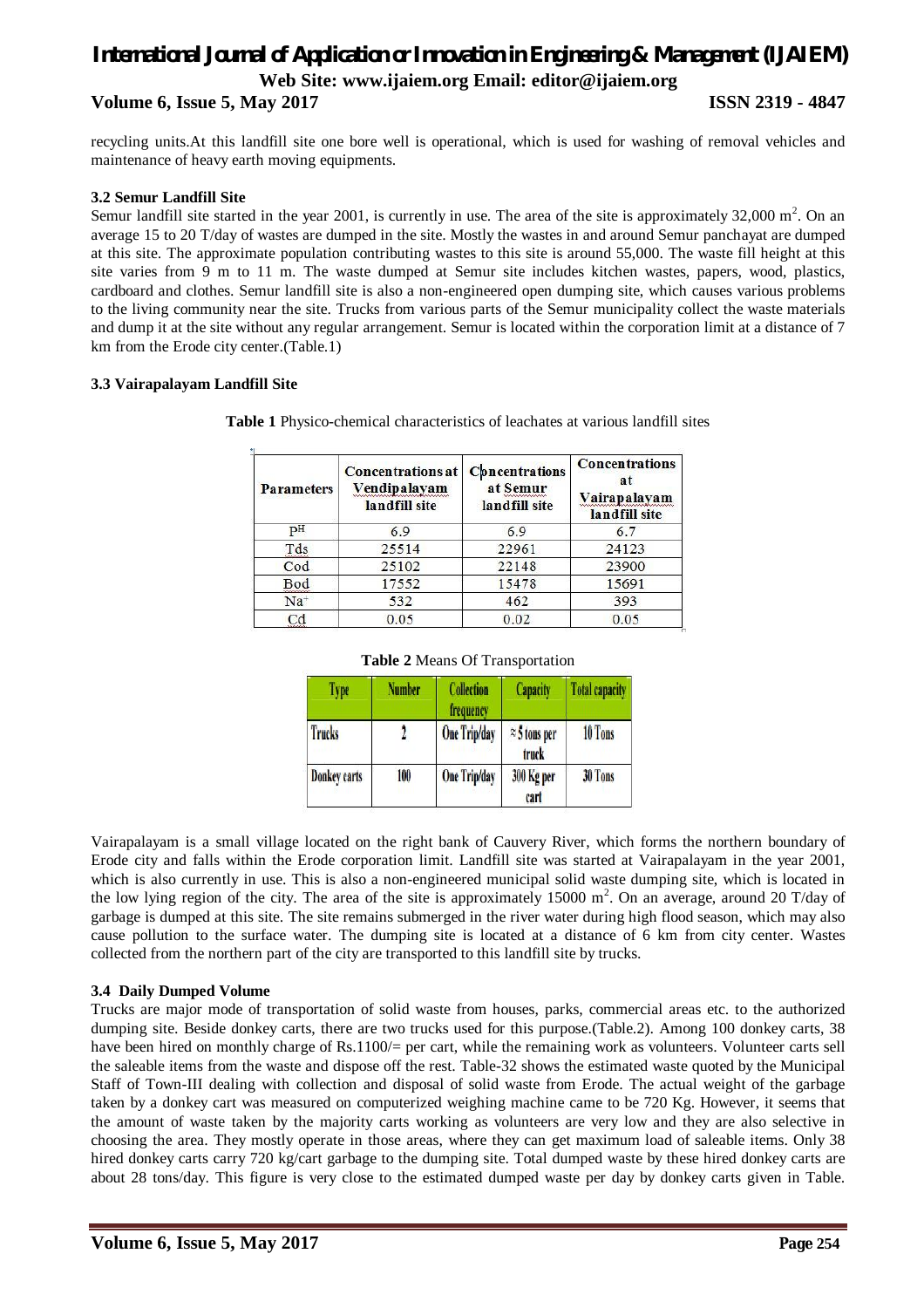# *International Journal of Application or Innovation in Engineering & Management (IJAIEM)* **Web Site: www.ijaiem.org Email: editor@ijaiem.org Volume 6, Issue 5, May 2017 ISSN 2319 - 4847**

Every day these donkey carts collect the waste by going door to door from their nominated areas and then separate on spot saleable and non-saleable items.

### **4.GROUND WATER AND SURFACE WATER**

### **4.1 Ground Water**

Groundwater (or ground water) is the water present beneath Earth's surface in soil pore spaces and in the fractures of rock formations. A unit of rock or an unconsolidated deposit is called an aquifer when it can yield a usable quantity of water. The depth at which soil pore spaces or fractures and voids in rock become completely saturated with water is called the water table. Groundwater is recharged from, and eventually flows to, the surface naturally; natural discharge often occurs at springs and seeps, and can form oases or wetlands. Groundwater is also often withdrawn for agricultural, municipal, and industrial use by constructing and operating extraction wells. The study of the distribution and movement of groundwater is hydrogeology, also called groundwater hydrology. Groundwater is often cheaper, more convenient and less vulnerable to pollution than surface water. Therefore, it is commonly used for public water supplies. For example, groundwater provides the largest source of usable water storage in the United States, and California annually withdraws the largest amount of groundwater of all the states. Underground reservoirs contain far more water than the capacity of all surface reservoirs and lakes in the US, including the Great Lakes. Many municipal water supplies are derived solely from groundwater.

Polluted groundwater is less visible, but more difficult to clean up, than pollution in rivers and lakes. Groundwater pollution most often results from improper disposal of wastes on land. Major sources include industrial and household chemicals and garbage landfills, excessive fertilizers and pesticides used in agriculture, industrial waste lagoons, tailings and process wastewater from mines, industrial fracking, oil field brine pits, leaking underground oil storage tanks and pipelines, sewage sludge and septic systems.

### **4.2 Surface Water**

Surface water is water on the surface of the planet such as in a river, lake, wetland, or ocean. It can be contrasted with groundwater and atmospheric water. Non-saline surface water is replenished by precipitation and by recruitment from ground-water. It is lost through evaporation, seepage into the ground where it becomes ground-water, used by plants for transpiration, extracted by mankind for agriculture, living, industry etc. or discharged to the sea where it becomes saline. Surface and groundwater are two separate entities, so they must be regarded as such. However, there is an ever-increasing need for management of the two as they are part of an interrelated system that is paramount when the demand for water exceeds the available supply (Fetter 464). Depletion of surface and ground water sources for public consumption (including industrial, commercial, and residential) is caused by over-pumping. Aquifers near river systems that are over-pumped have been known to deplete surface water sources as well. Research supporting this has been found in numerous water budgets for a multitude of cities.Response times for an aquifer are long. However, a total ban on ground water usage during water recessions would allow surface water to better retain levels required for sustainable aquatic life. By reducing ground water pumping, the surface water supplies will be able to maintain their levels, as they recharge from direct precipitation, surface runoff, etc. Surface water supplies, primarily river runoff, are about 300 cubic miles. That means we have about  $1/10,000<sup>th</sup>$  of 1% to use! Conservation is important. Surface runoff plays an important role in the recycling process. Not only does it replenish lakes, streams, and groundwater; it also creates the landscape by eroding topography and transporting the material elsewhere. A stream typically transports three types of sediment- dissolved load, suspended load, and bed load. Chemical weathering of rocks produces ions in solution (examples-  $Ca^{2+}$ , Mg<sup>+</sup>, and HCO<sub>3</sub><sup>+</sup>). Hence, a dissolved load. High concentrations of Ca<sup>2+</sup> and Mg<sup>+</sup> are also known by another name - hard water. Some of you may be very familiar with hard water! Take a look at some water chemistry**.** Suspended sediment makes water look cloudy or opaque. The greater the suspended load, the muddier the water. Bed load (silt- to boulder-sized, but mostly sand and gravel) settles on the bottom of the channel. Bed load sediment moves by bouncing or rolling along the bottom. The distance that bed load travels depends on the velocity of the water.

### **5.MATERIALS AND METHODS**

### **5.1 Study Area**

Erode city is the head quarters of Erode District, Tamil Nadu, India which sprawls over 120 km<sup>2</sup> and lies between  $11^{\circ}$ 17' N and 11° 23' N latitudes and 77° 40' E and 77° 46' E longitudes (Fig-01). The average altitude of the region is about 172 m above the mean sea level. It is situated at the center of the South Indian Peninsula, about 400 kilometres southwest from the state capital Chennai and on the banks of the rivers Cauvery and Bhavani. It is located on the western bank of the Cauvery River, while its twin city, Pallipalayam, is on the eastern bank of the river. Erode in general is characterized with scanty rainfall and a dry climate.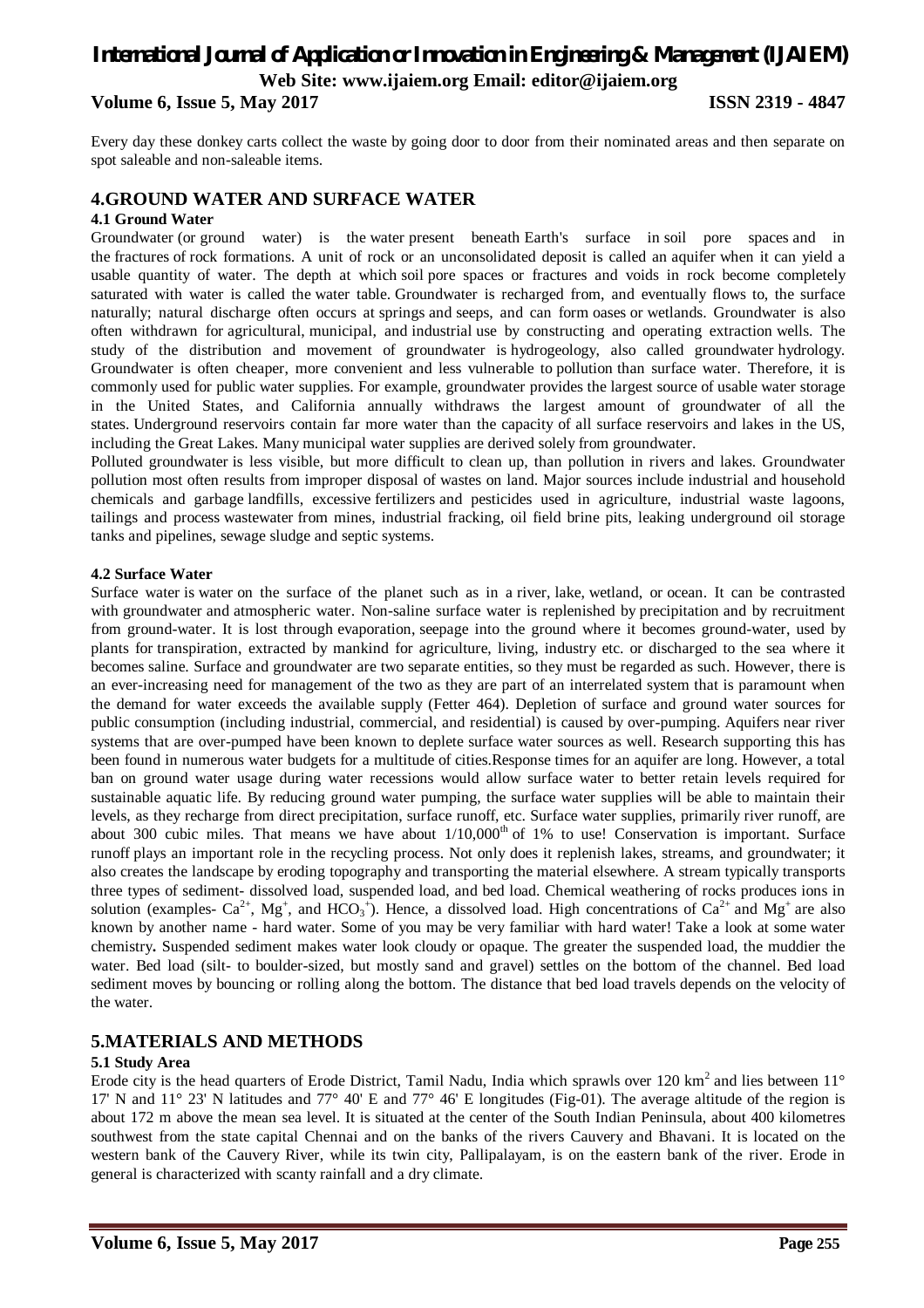### **Volume 6, Issue 5, May 2017 ISSN 2319 - 4847**

## **5.2 Vegetation And Soils**

The vegetation consists mainly of coastal-savanna grass- lands, shrubs and some few mangroves in isolated areas. Market gardening is practiced in few places particularly along major waterways where irrigation is possible to support all-year round farming. Vegetables like pepper, okra, cabbage, lettuce, onion and cereals like maize are the main crops cultivated. The geological formations consist mainly of the Pre- cambrian Dahomeyan schist, granodiorites, granites gneiss and amphibolites and the Precambrian Togo series. The underground water table ranges between 4.80 metres to 70 metres. The main soil types include; Drift materials from wind-blown erosion, alluvial and marine mottled clays, residual clays and gravels from weathered quartz- ite, gneiss and schist rocks and lateritic sandy clay soils.

### **5.3 Water**

Sample Collection, preservation and analysis were done as per the standard methods 2 . Water samples were taken at each station. Three water samples were collected at different locations at Joy Nagar. The polyethylene sample containers cleaned by 1 mol/L of nitric acid and left it for 2 days followed by thorough rinsing of distilled water. Two litres of samples were collected for the analysis. The generally suitable techniques for the preservation of samples followed as per Indian standard methods. The pH, Electrical conductivity, Total alkanity, hardness and chloride test were done at the site. Total suspended solids. nitrate, phosphate and sulphate were analysed as soon as possible. The samples for trace metal analysis were acidified with concentration  $HNO<sub>3</sub>$  to bring  $pH < 2$ .

### **5.4 Soil Samples**

Sample collection, preservation and analysis were done as per the standard methods. The representative soil samples were collected as per standard methods. The sampling of soil was done using hand augur. The augur was used to bore a hold to the desired depth and then withdrawn. The samples were collected directly from the augur. The sampling area first to be cleaned and first six inches of surface soil was removed with the radius of 6 inches around the drilling location. Begin auguring, periodically removed and deposited accumulated soil onto the plastic sheet. After reaching the desired depth slowly and carefully removed the augur from the hole and the samples were directly from the augur. The composite samples collected and they were kept in the suitable labeled container. The collected soil samples were protected from sunlight to minimise any potential reaction. The dry soil samples for various tests were prepared as per the indian standard method**.** The received soil samples dried in sun or air and the pulverization was done. The pulverised soil was passed through the specified sieve and taken for various analysis.

### **5.5 CD, PB, ZN, MN, AND CU Measurements By AAS**

Determination of metals in the acidified filtered (0.45 μm Millipore filter) water samples were carried out in accordance with standard methods. The concentra- tions of Cd, Pb, Zn, Mn and Cu in the samples were respectively estimated by comparison with either the re- spective calibration curve or by the standard addition technique.

### **5.6 Physical And Chemical Measurements**

Temperature, pH and dissolved oxygen were measured in-situ and recorded at the sampling sites. Nitrates, phosphates and physical parameters such as Biochemical Oxygen Demand (BOD5), turbidity and suspended solids were also determined using standard methods.

### **5.7 Determination Of Biological Characteristics**

Total coliforms and Faecal coliforms were determined by membrane filtration method using M-Endo-Agar at 37°C and on MFC Agar at  $44^{\circ}$ C  $\pm$  0.5°C for 48 hours, respectively. All species of helminth eggs in water samples were quantified using the concentration method. The identities of the specific helminth eggs were established using the World Health Organization (WHO) bench aid for the diagnosis of intestinal parasites.

### **6. IMPACT ON SOLID WASTE IN WATER QUALITY**

### **6.1 Groundwater Degradation Problems**

Groundwater degradation occurs where there is Excessive exploitation, for example where groundwater levels fall too fast or to unacceptable levels. This not only

- Reduces available water resources and borehole yields but can result in other serious and potentially costly side effects including saline intrusion and subsidence. Inappropriate or uncontrolled activities at the land surface, including disposal of waste and spillage of chemicals.
- Which contaminate the underlying aquifer. This can arise from diffuse sources, which results in widespread but generally less intense contamination, or from a point source, which causes more intense but localized problems; Major change of land use, for example in southern Australia, the removal of natural vegetation led to water.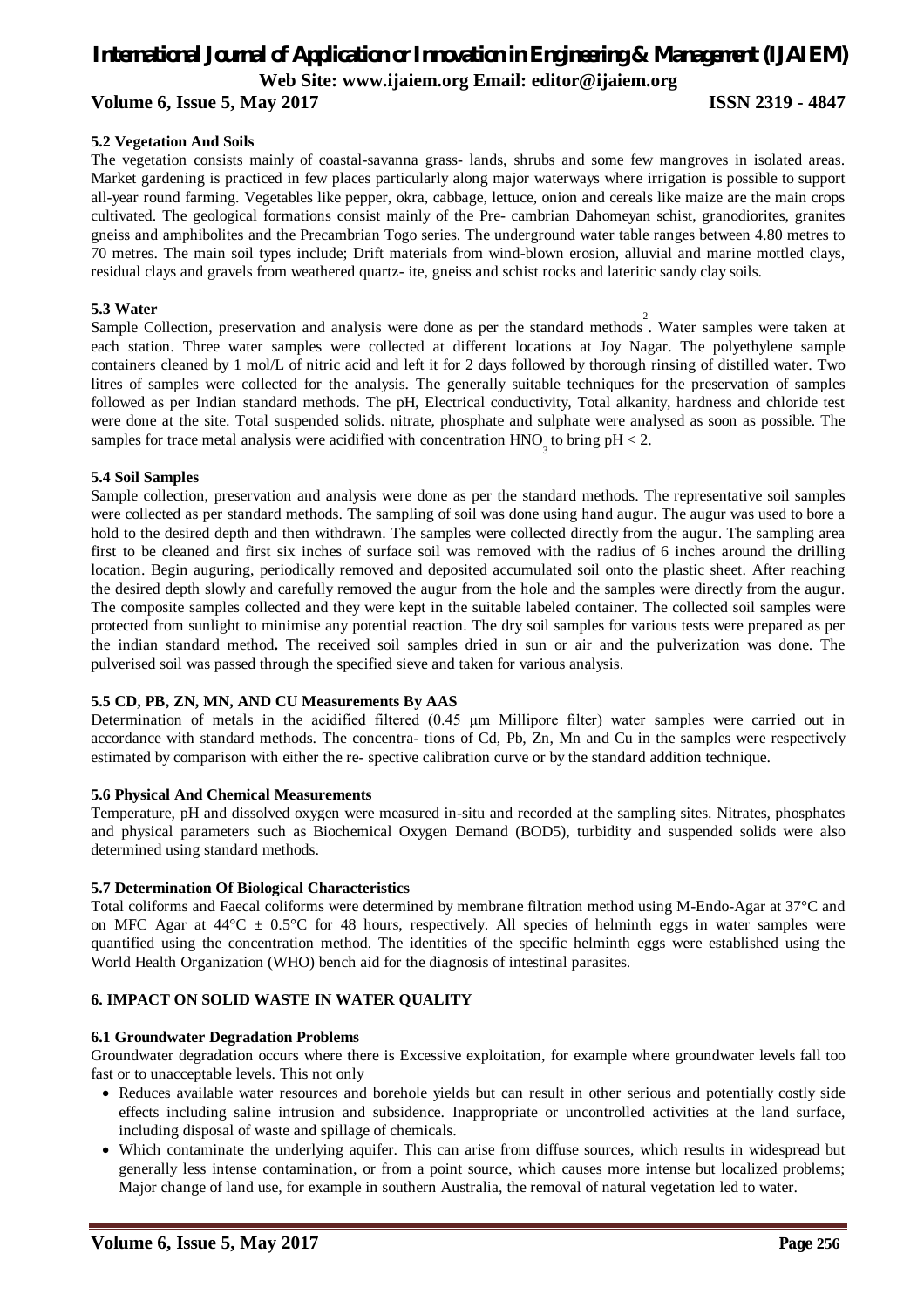### **Volume 6, Issue 5, May 2017 ISSN 2319 - 4847**

 Logging and salinisation problems. The nature of the aquifer will also influence the scale of the contamination problem. Thus, in a highly fractured aquifer where groundwater flow is easy and relatively rapid, contamination may become more widely dispersed in a given time than where flow is inter granular, especially if the strata have only a modest permeability. Important issues when considering degradation are the use of water, the availability of alternative sources and the scale of impact on different users. Degradation of groundwater often affects the poor most, as they are least able to afford alternative water supplies or to cope with changes in livelihood that deterioration may force upon them.

### **6.2 Groundwater Chemistry**

### **6.2.1 Physicochemical Characteristics**

The groundwater of the study area is mainly used for domestic purposes. It is also used for irrigation purposes in many places. Therefore it is essential to assess the suitability of groundwater for drinking and irrigation purposes. Table presents the summary of analytical results of the groundwater samples and the comparison of groundwater quality parameters with Bureau of Indian Standard. The comparison highlights that some of the chemical constituents exceed the permissible limit for drinking. The pH variation indicates that the groundwater of the study area is slightly alkaline in nature. EC values in the study area ranged between 410 and 3830 μmhos/ cm. It was noticed that groundwater samples collected near the landfill sites contain more soluble salts. Most of the groundwater samples in the study area were within the maximum permissible limit for drinking as per the BIS and WHO standards, except some samples. Groundwater chemistry of a region may also be influenced by complex contamination sources and geochemical processes. The contamination levels are high in the wells near to the landfill sites. The statistical variation of all the samples have been plotted using Box-Whisker plot, which gives the maximum, minimum and median values for the ionic concentrations. The values of 75 percentile and 25 percentile of various ions can also be obtained through this plot, which gives an idea about the statistical variation of different parameters for the analyzed samples.

### **6.3 Solidwaste Characteristics**

The waste generation rates ranged from 0.66 kg/cap/d in urban areas to 0.44 kg/cap/d in rural areas as opposed to 0.7- 1.8 kg/cap/day in developed countries. The waste generation rate is typical of low income towns. The rate of waste generation is highly influenced by the population income. In Nigeria 25 million tonnes of municipal solid waste are generated annually. Table 1 shows the waste generation rates and breakdown density for urban and rural areas in Nigeria. Waste densities and moisture are much higher in developing countries which require different technology and management systems. The density of solid waste in Nigeria ranged from 250 kg/m3 to 370 kg/m3 higher than solid waste densities found in developed countries. Density defines the number of capacity of waste storage and collection facilities required. High density reduces the effectiveness of compaction vehicles for waste transfer.

### **6.3.1 Solid Wastes Composition**

The composition of composite solid waste sample is shown in the Figure below. From The Figure, it was found that the percentage of paper, textiles, plastic, metals and rubber were 5%, 8% , 12%, 0.2 % and 2 % respectively.

### **6.3.2 Leachate Composition**

As a highly contaminated solution, landfill leachate comprises both organic and inorganic components that originate directly from deposited solid waste materials. It is known generally to contain significantly more contaminant loads than raw sewage or many industrial wastes. The relative quality of leachate varies widely depending on a series of complex but interrelated factors.

| <b>CONSTITUENT</b><br>GROUP | <b>PARAMETERS</b><br>P <sup>H</sup> , Redox potential, Electrical conductivity,<br>Colour, Turbidity, Suspended solids, Total<br>dissolved solids, Temperature, odour. |  |  |  |
|-----------------------------|------------------------------------------------------------------------------------------------------------------------------------------------------------------------|--|--|--|
| Physical                    |                                                                                                                                                                        |  |  |  |
| Organic                     | organic<br>Chemical<br>demand, Total<br>oxygen<br>Phenols, VolatileAcids, Tannis,<br>carbon.<br>Lignins, Organic nitrogen, Ether soluable.                             |  |  |  |
| Inorganic                   | Chloride, Sulphate, Phosphate, Nitrate-N,<br>Ammonia-N, Heavy metals.                                                                                                  |  |  |  |
| Biological                  | Biological oxygen demand, Coliform Bacteria,<br>Faecal streptococci.                                                                                                   |  |  |  |

| Table 2 Leachate parameters |  |
|-----------------------------|--|
|-----------------------------|--|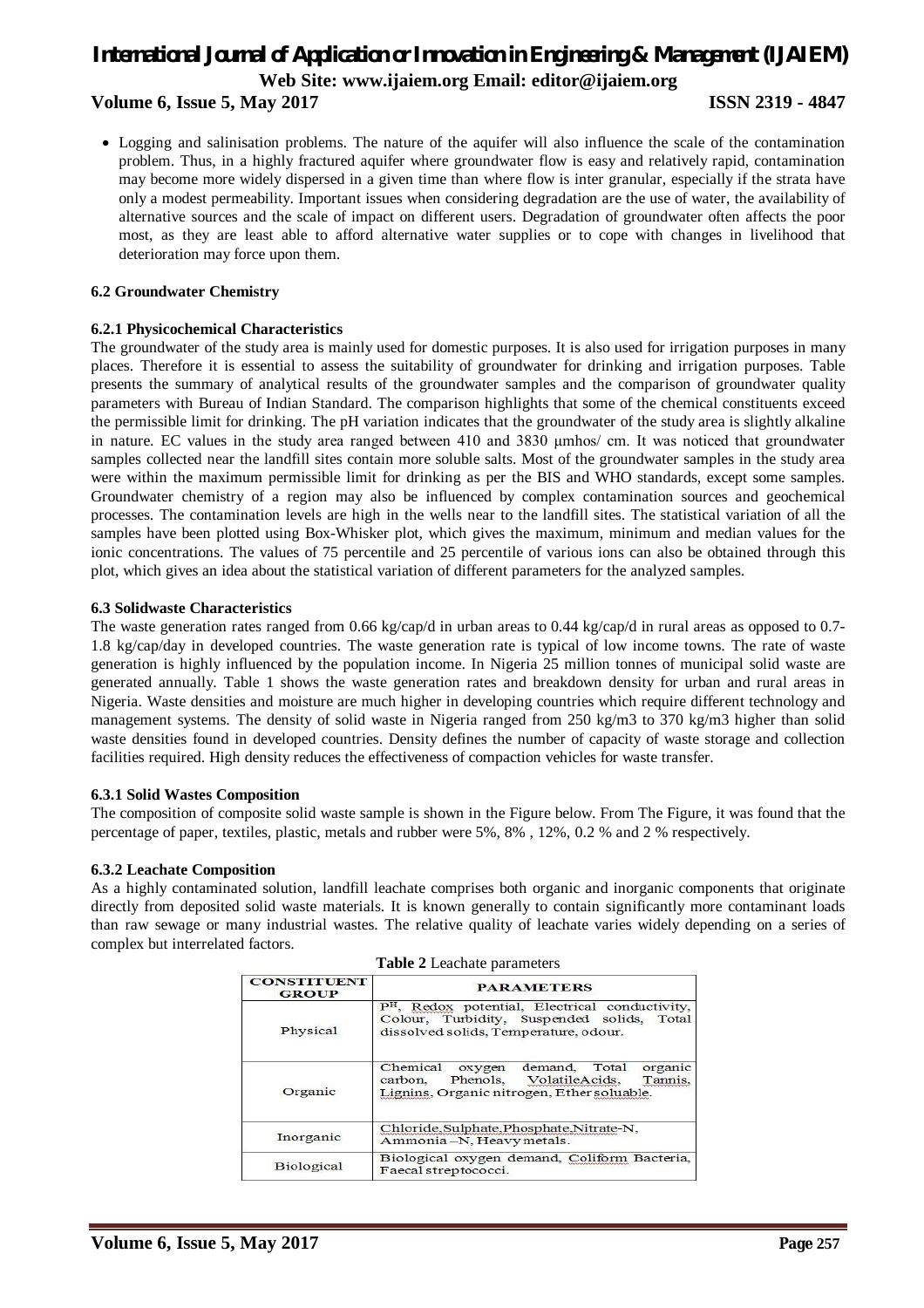### **Volume 6, Issue 5, May 2017 ISSN 2319 - 4847**

It is a cause for concern that, despite the advances in modern landfill technology in terms of managing leachate generation and migration [that exist mostly in the more developed countries, leachate often moves out of landfill areas and percolates to the groundwater aquifer or overflows to the vicinity of the disposal sites in many parts of the world.

### **6.3.3 Heavy Metals**

Many studies have confirmed that the concentrations of heavy metals in leachates are usually very low. However, they may constitute a significant environmental threat, even when very low concentrations (μg/l) are leached into surface water or groundwater resources. Although their relative abundance in leachate also differs between different landfills, the typically reported heavy metals in leachates include: Cd, Pb, Zn, Ni, Cr, and Cu.

### **6.3.4 Dilution**

Although the process of dilution reduces concentrations of contaminants by distributing them across larger volumes of water, it results in a significant increase in volume of the impacted groundwater. This process of interaction between leachate and groundwater flow within an aquifer is responsible primarily for the development of leachate plume. All leachate constituents are subjected to dilution as they move from the landfill to form a leachate plume. This is especially true in the case of conservative species, such as chlorides, where dilution represents its only attenuation mechanism.

### **6.3.5 Degradation**

Degradation in leachate plume occurs when dissolved organic matter undergoes a microbially-mediated oxidation process to form benign end-products. Largely, this process establishes redox conditions in the leachate plume, which influences significantly the other mechanisms of attenuation within the plume.

### **6.4 Landfill**

Solid waste landfills are a necessity in modern-day society, because the collection and disposal of waste materials into centralized locations helps minimize risks to public health and safety. Solid waste landfills, which are regulated differently than hazardous waste landfills, may accept a variety of solid, semi-solid, and small quantities of liquid wastes. Landfills generally remain open for decades before undergoing closure and postclosure phases, during which steps are taken to minimize the risk of environmental contamination. Municipal solid waste (MSW) landfills accept nonhazardous wastes from a variety of sources, such as households, businesses, restaurants, medical facilities, and schools. Many MSW landfills also can accept contaminated soil from gasoline spills, conditionally exempted hazardous waste from businesses, small quantities of hazardous waste from households, and other toxic wastes. Industrial facilities may utilize their own captive landfill (i.e., a solid waste landfill for their exclusive use) to dispose of nonhazardous waste from their processes, such as sludge from paper mills and wood waste from wood processing facilities.

### **6.5 The Concern Over Landfill Impacts**

Although landfills are an indispensable part of everyday living, they may present long-term threats to groundwater and also surface waters that are hydrologically connected. In the United States, federal standards to protect groundwater quality were implemented in 1991 and required some landfills to use plastic liners and collect and treat leachate . However, many disposal sites were either exempted from these rules or grandfathered (excused from the rules owing to previous usage).Although the federal rules marked a significant improvement in the management of solid waste, some think that these rules do not go far enough. There is an increasing belief among solid waste experts that unless further steps are taken to detoxify land filled materials, today's society will be placing a burden on upcoming generations to address future landfill impacts. Much of the concern revolves around leachate, the watery solution that results after water passes through a landfill.

### **6.6 Leachate Generation And Composition**

The precipitation that falls into a landfill, coupled with any disposed liquid waste, results in the extraction of the watersoluble compounds and particulate matter of the waste, and the subsequent formation of leachate. The creation of leachate, sometimes deemed "garbage soup," presents a major threat to the current and future quality of groundwater. (Other major threats include underground. storage tanks, abandoned hazardous waste sites, agricultural activities, and septic tanks.) Leachate composition varies relative to the amount of precipitation and the quantity and type of wastes disposed. In addition to numerous hazardous constituents, leachate generally contains nonhazardous parameters that are also found in most groundwater systems (see above table). These constituents include dissolved metals (e.g., iron and manganese), salts (e.g., sodium and chloride), and an abundance of common anions and cations (e.g., bicarbonate and sulfate). However, these constituents in leachate typically are found at concentrations that may be an order of magnitude (or more) greater than concentrations present in natural groundwater systems. Leachate from MSW landfills typically has high values for total dissolved solids and chemical oxygen demand , and a slightly low to moderately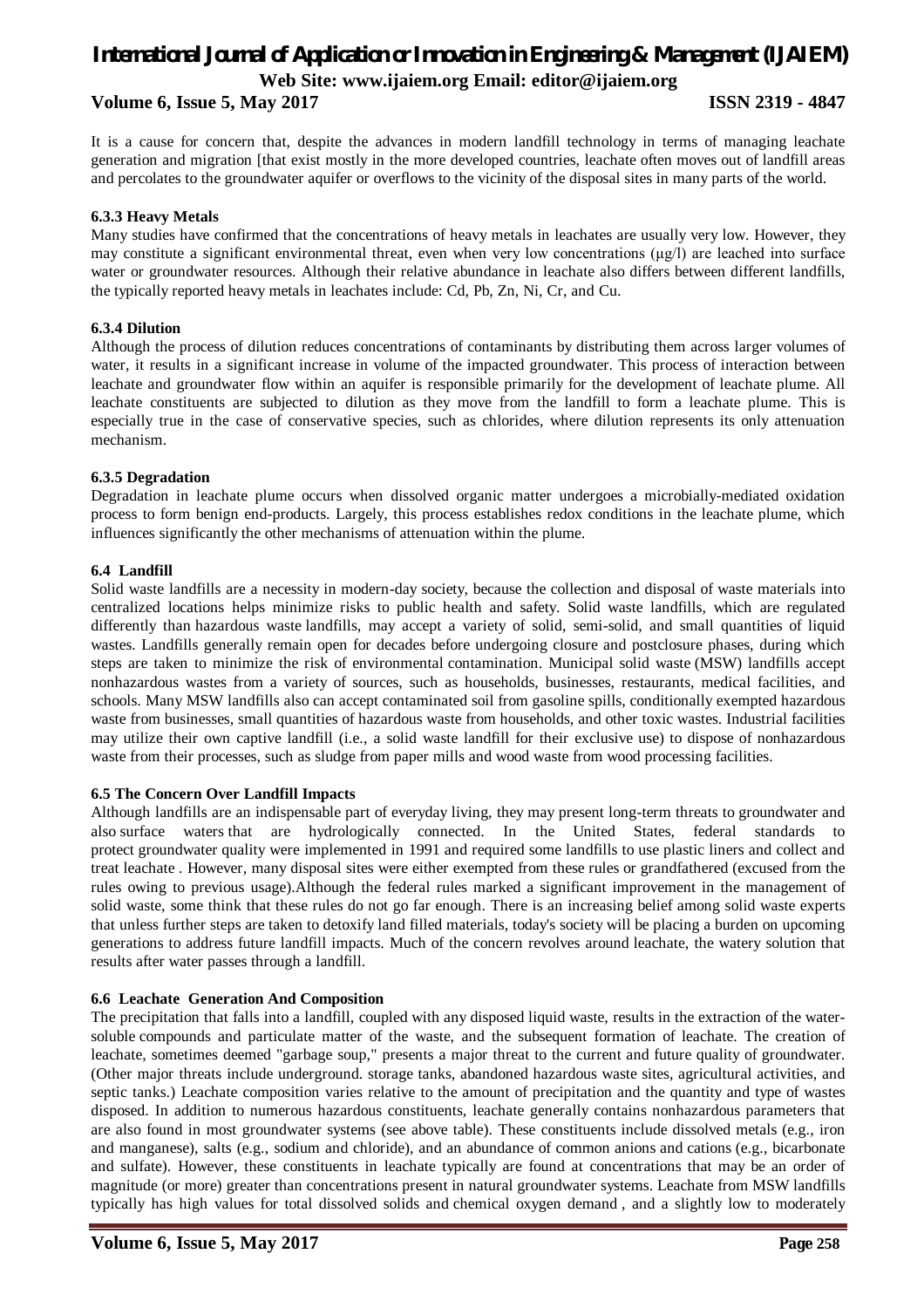## **Volume 6, Issue 5, May 2017 ISSN 2319 - 4847**

low pH . MSW leachate contains hazardous constituents, such as volatile organic compounds and heavy metals . Woodwaste leachates typically are high in iron, manganese, and tannins and lignins. Leachate from ash landfills is likely to have elevated pH and to contain more salts and metals than other leachates.

### **7.SUGGESTIONS AND REMEDIAL MEASURES**

To prevent mixing of the leachate at the bottom of the Vendipalayam yard with the ground water source, number of bore wells should be drilled vertically over the entire dumping yard. The wells could be constructed and installed with slurry pump set for pumping of leachate. The leachate at the bottom of the yard could be pumped out either for recirculation or for collection and treatment. The leachate samples should be collected during pumping and analyzed to look into the permissible limits of standards prescribed in the regulations and then discharged into municipal drains. In order to prevent accumulation of storm water and rain water over the landfill an appropriate peripheral drain should be provided. For designing of new disposal site, the bottom and sides of landfill should be provided with liners along with leachate collection and treatment facility so that the leachate generated would have minimum impact on water sources.

### **7.1 Integrated Waste Management**

In order to handle growing volumes of wastes in developing countries and to prevent environmental pollution, proper policies need to be enacted and implemented. Integrated waste management approach consisting of a hierarchical and coordinated set of actions that reduces pollution has to be enforced. Integrated waste management consists of the waste minimization techniques, waste prevention, reuse and recycling. Waste prevention seeks to reduce the amount of waste that individuals, businesses and other organizations generate. Once the waste prevention program has been implemented, the next priority in an integrated waste management approach, is promoting the reuse of products and materials. After the reuse of materials and products, recycling comes next in the integrated waste management hierarchy. Recycling is the recovery of materials for melting them, repulping them and reincorporating them as raw materials. It is technically feasible to recycle a large amount of materials, such as plastics, wood, metals, glass, textiles, paper, cardboard, rubber, ceramics, and leather. These waste minimization techniques would reduce the load in the landfills and also extend the life of the landfills.

### **7.2 Composting, Incineration**

Considering the high proportion of organic matter in the waste generated in third world cities composting can also be an option to reduce the amount of wastes that are land filled, thus extending their lifespan. In an Integrated waste management approach, incineration occupies the next to last priority, after waste prevention, reuse, recycling and composting have been undertaken.

### **7.3 Sanitary Land Filling**

Sanitary landfills require significant investments and they often present political obstacles for their construction due to local opposition. Extending the life of landfills and diverting as much as possible by waste prevention, reuse, recycling and composting can make economic sense. Diverting materials from landfills can also create jobs, reduce poverty, improve economic competitiveness, reduce pollution and conserve natural resources. Sanitary landfills are necessary for final disposal of the wastes that could not be prevented, reused, recycled or composted. Ideally, sanitary landfills should be used primarily for non-reusable, non-recyclable and non-compostable residues. Sanitary landfills constitute a dramatic improvement over disposal of wastes in open dumps. Sanitary landfills greatly reduce pollution, risks to human health and the environment compared to open dumping.

### **8.CONCLUSION**

The objective of this study is to assess the impact of waste dumpsite on the shallow groundwater and surface water quality. The low contamination observed may be attributed to a high compaction level observed in most of the weathered overburden of the soil underlying this area which could act as an impervious, protective layer. Assessment of water quality in relation to the bacteriological analysis is encouraged to complement the hydrochemical results. As there is no natural or other possible reason for high concentration of these pollutants, it can be concluded that leachate has significant impact on groundwater quality in the area near to all the three landfill sites. The quality of the groundwater was found to improve with the increase in depth and distance of the well from the landfill site. There is a significant effect on pH, BOD, COD, Ca, Mg and other physio-chemical as well as biological properties are severely effected. The surface water or rainwater percolating in the ground through the open landfill sites which may also be known as non-engineered landfills absorbs harmful chemicals and heavy metals which when join the water table greatly effects the quality due to addition of Hg, Cd, As, Zn, Ni, Cr, etc and other harmful compounds present in wastes.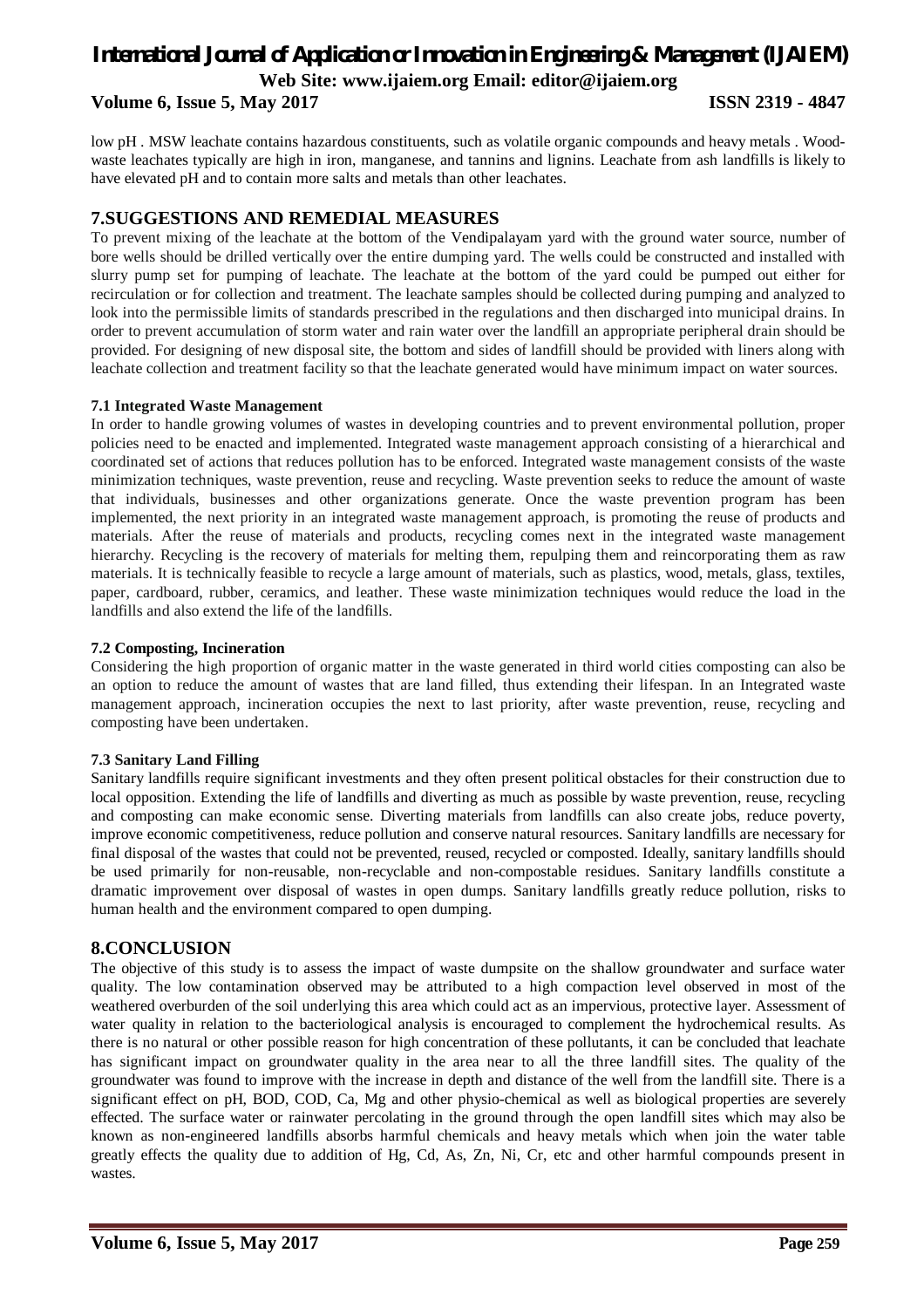### **Volume 6, Issue 5, May 2017 ISSN 2319 - 4847**

Preventive Measures: Proper methods of waste disposal have to be undertaken to ensure that it does not affect the environment around the area or cause health hazards to the people living there. At the household-level proper segregation of waste has to be done and it should be ensured that all organic matter is kept aside for composting, which is undoubtedly the best method for the correct disposal of this segment of the waste. In fact, the organic part of the waste that is generated decomposes more easily, attracts insects and causes disease. Organic waste can be composted and then used as a fertilizer.

### **References**

- [1] T.Subramani, and S.PonKumar..,"Anaeribic Digestion of Aerobic Pretreated Organic Waste", International Journal of Modern Engineering Research,Vol.2, No.3, pp 607- 611, 2012.
- [2] T.Subramani,, "Application of Eco-Friendly Geotextiles for Landslide Mitigation in a Part of Ooty Hills, TamilNadu", International Journal of Modern Engineering Research,Vol.2, No.3, pp 579 -585,2012.
- [3] T.Subramani,,and D.Haribalaji.D.,"Biodegradation of Tannery Effluent and Designing the Reactor for Clarifier and Activated Sludge Process", International Journal of Modern Engineering Research,Vol.2, No.3, pp 774 - 781,2012.
- [4] T.Subramani,, "Study of Pollution Prevention Strategies For Reclamation and Waster Management of Lake in Tourism Place", International Journal of Modern Engineering Research,Vol.2, No.3, pp 763- 773,2012
- [5] T.Subramani,, S.Krishnan.. and P.K.Kumaresan., "Study of Ground Water Quality with GIS Application for Coonur Taluk In Nilgiri District.", International Journal of Modern Engineering Research,Vol.2, No.3, pp 586- 592, 2012.
- [6] T.Subramani,. "Experimental Investigations on Coir Fibre Reinforced Bituminous Mixes" International Journal of Engineering Research and Applications, Vol.2, Issue.3, pp 1794-1804, 2012.
- [7] T. Subramani., P.Krishnamurthi., "Geostatical Modelling For Ground Water Pollution in Salem by Using GIS", International Journal of Engineering Research and Applications ,Vol. 4, Issue 6( Version 2), pp.165-172, 2014.
- [8] T.Subramani., K.Prasath., P.Velmurugan., V.Baskaran., "Impacts of Irrigation and Drought on Salem Ground Water", International Journal of Engineering Research and Applications, Vol. 4, Issue 6( Version 3), pp.117-122, 2014.
- [9] T.Subramani., T.Manikandan., "Analysis Of Urban Growth And Its Impact On Groundwater Tanneries By Using Gis", International Journal of Engineering Research and Applications, Vol. 4, Issue 6( Version 2), pp.274-282, 2014.
- [10]T.Subramani. , M.Chandrasekaran., "Saline Ground Water and Irrigation Water on Root Zone Salinity", International Journal of Engineering Research and Applications,Vol. 4, Issue 6( Version 2), pp.173-179, 2014.
- [11]T.Subramani. , P.Someswari., "Identification And Analysis Of Pollution In Thirumani Muthar River Using Remote Sensing", International Journal of Engineering Research and Applications, Vol. 4, Issue 6( Version 2), pp.198-207, 2014.
- [12]T.Subramani., P.Anitha, S.Sekar., "Health-Care Waste Management System", International Journal of Engineering Research and Applications, Vol. 4, Issue 6( Version 2), pp.255-258, 2014.
- [13]T.Subramani. , D.Kavitha., R.Tiyagu., "Treatment Of Municipal Waste Water In Salem City", International Journal of Engineering Research and Applications, Vol. 4, Issue 6( Version 2), pp.259-263, June 2014.
- [14]T.Subramani. , R.Umarani., S.K.Bharathi Devi., "Sustainable Decentralized Model For Solid Waste Management In Urban India", International Journal of Engineering Research and Applications, Vol. 4, Issue 6( Version 2), pp.264-269, 2014.
- [15]T.Subramani. , M.Mangaiyarkarasi. , C.Kathirvel., " Impact Of Sewage And Industrial Effluent On Soil Plant Health Act On Environment", International Journal of Engineering Research and Applications, Vol. 4, Issue 6( Version 2), pp.270-273, 2014.
- [16]T.Subramani., V.Vishnumanoj., "Land Use and Land Cover Change Detection and Urban Sprawl Analysis of Panamarathupatti Lake, Salem", International Journal of Engineering Research and Applications, Vol. 4, Issue 6( Version 2), pp.117-127, 2014.
- [17]T.Subramani. , S.Badrinarayanan., K.Prasath., S.Sridhar., "Performanance Evaluation of the Cauvery Irrigation System, India Using Remote Sensing and Gis Technology", International Journal of Engineering Research and Applications, Vol. 4, Issue 6( Version 2), pp.191-197, 2014.
- [18]T.Subramani., J.Akela. "Onsite Waste Water Treatment System", International Journal of Engineering Research and Applications, Volume. 4, Issue. 6 (Version 5), pp 154 - 162, 2014.
- [19]T.Subramani., C.Arulsankar., S.Badrinarayanan., "Effect Of Sewage Farming On Ground Water", International Journal of Engineering Research and Applications, Volume.4, Issue. 6 (Version 5), pp 163 - 172.
- [20]T.Subramani., N.Jayagobu. , "Microbial Analysis Of Drinking Water And Water Distribution System", International Journal of Engineering Research and Applications, Volume. 4, Issue. 6 (Version 5), pp 183 - 193, 2014.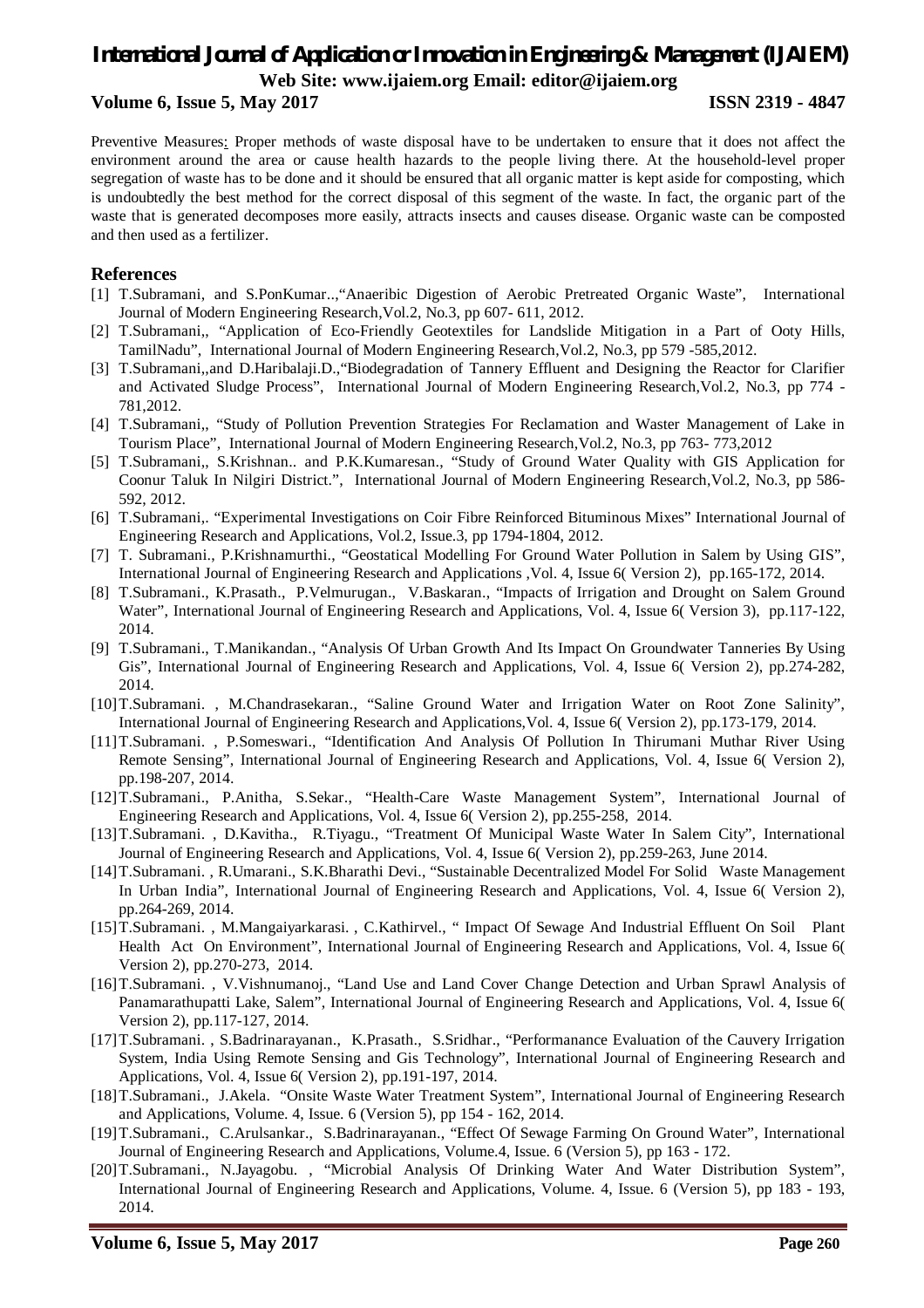### **Volume 6, Issue 5, May 2017 ISSN 2319 - 4847**

- [21]T.Subramani., R.Murugan., "Generation Of Electricity Using Solid Waste Management In Krishnagiri Municipalty", International Journal of Engineering Research and Applications, Volume. 4, Issue. 6 (Version 6), pp 222 -232, 2014.
- [22]T.Subramani., C.Rajadurai., K.Prasath. "Bio-Degradable Plastics Impact On Environment", International Journal of Engineering Research and Applications, Volume. 4, Issue. 6 (Version 5), pp 194 -204, 2014.
- [23]T.Subramani., H.Ranjini Florence., M.Kavitha. "Climate Change Energy And Decentralized Solid Waste Management", International Journal of Engineering Research and Applications, Volume. 4, Issue. 6 (Version 5), pp 205 - 216, 2014.
- [24]T.Subramani., D.Porkodi., J.Jayalakshmi., "Sewage Treatment In Salem District, IOSR Journal of Engineering, Volume. 4, Issue. 6 (Version 3), pp 8 - 13, 2014.
- [25] T.Subramani., A.Subramanian.,, C.Kathirvel., S.K.Bharathi Devi., " Analysis and Site Suitability Evaluation for Textile Sewage Water Treatment Plant in Salem Corporation, Tamilnadu Using Remote Sensing Techniques" , International Journal of Engineering Research and Applications , Vol. 4, Issue 8( Version 6), pp.90-102, 2014.
- [26]T.Subramani., S.Krishnan., C.Kathirvel., C.T.Sivakumar., "Identification And Investigation Of Solid Waste Dump In Salem District", International Journal of Engineering Research and Applications Vol. 4, Issue 12(Version 5), pp.88-99, 2014
- [27]T.Subramani, M.Kumutha , " Sustainable Solid Waste Management In A Mountain Ecosystem" , International Journal of Application or Innovation in Engineering & Management (IJAIEM) , Volume 4, Issue 5, pp. 123-133 , 2015
- [28]T.Subramani, "Identification Of Ground Water Potential Zone By Using GIS", International Journal of Applied Engineering Research (IJAER), Volume 10, Number 38, Special Issues, pp.28134-28138, 2015
- [29]T.Subramani, P.Narasimhan, "Waster Water Treatment And Its Return Journey To The Environment", International Journal of Applied Engineering Research (IJAER), Volume 10, Number 38, Special Issues , pp.28223-28261, 2015
- [30]T.Subramani, S.K.Somasundaram , " A Case Study Of Occupational Hazards In Silk Industry " , International Journal of Application or Innovation in Engineering & Management (IJAIEM) , Volume 4, Issue 5 , pp. 223-233 , 2015
- **[31]***T.Subramani, P.K.Revathi, "Production Of Activated Carbon From Agricultural Raw Waste", IOSR Journal of Engineering, Volume 5, Issue 5, Version 3, pp 54-63, 2015*
- [32]T.Subramani, T.Subramani, "Water Quality deterioration due to Sago Industries in Upper Vasista Nadhi River Basin, TamilNadu, India", Indian Journal of Geo- Marine Sciences, Accepted. Article placed in Q and considered for publication.
- [33]T.Subramani, S.Praveen Kumar , " Generation Of Biogas From Organic Waste In Salem Tamil Nadu" , International Journal of Application or Innovation in Engineering & Management (IJAIEM) , Volume 5, Issue 5, pp. 104-115 , 2016
- [34]T.Subramani, C.Kathirvel , " Water Shed Management For Erode District Using Gis ", International Journal of Emerging Trends & Technology in Computer Science (IJETTCS) , Volume 5, Issue 3, pp. 093-103 , 2016.
- [35]T.Subramani, V.Kanian Poonkundran , " Prefabricated Multistory Structure Exposure To Engineering Seismicity By Using SAP" , International Journal of Application or Innovation in Engineering & Management (IJAIEM) , Volume 5, Issue 5, pp. 123-131 , 2016 .
- [36]T.Subramani, R.Kumar , " Irrigation Schedule Models For The Management Of Surface And Groundwater Resources In Erode District Tamilnadu" , International Journal of Emerging Trends & Technology in Computer Science (IJETTCS) , Volume 5, Issue 3, pp. 104-113 , 2016.
- [37]T.Subramani, A.Kumaravel , " Analysis Of Polymer Fibre Reinforced Concrete Pavements By Using ANSYS" , International Journal of Application or Innovation in Engineering & Management (IJAIEM) , Volume 5, Issue 5, pp. 132-139 , 2016 .
- [38]T.Subramani, S.Sounder , " A Case Study And Analysis Of Noise Pollution For Chennai Using GIS" , International Journal of Emerging Trends & Technology in Computer Science (IJETTCS) , Volume 5, Issue 3, pp. 125-134 , 2016.
- [39]T.Subramani, R.Praburaj , " Pushover Anaylsis Of Retrofitted Reinforced Concrete Buildings By Using SAP" , International Journal of Application or Innovation in Engineering & Management (IJAIEM) , Volume 5, Issue 5, pp. 140-147 , 2016 .
- [40]T.Subramani, K.Kalpana , " Ground Water Augmentation Of Kannankuruchi Lake, Salem, TamilNadu Using GIS – A Case Study " , International Journal of Emerging Trends & Technology in Computer Science (IJETTCS) , Volume 5, Issue 3, pp. 210-221 , 2016.